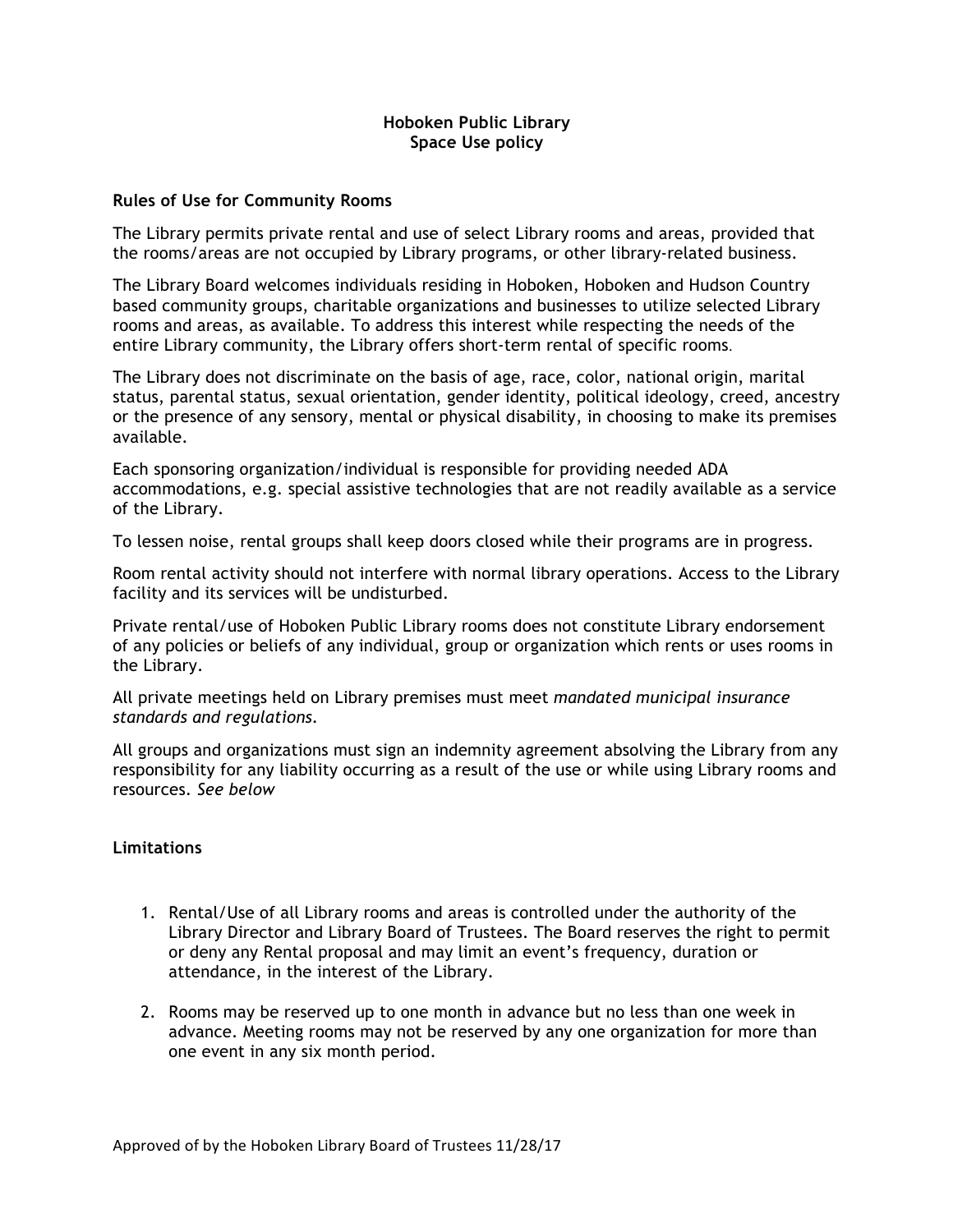- 3. The Library reserves the right to cancel or relocate any scheduled meeting, if required for library business.
- 4. The Library may terminate any rental event with *no refund* if conduct of the rental group member or guest is disruptive or potentially harmful to any Library visitors or staff, or to the Library facility or to Library property. In the case of such a cancellation, no refund will be issued.
- 5. Storage of goods cannot be accommodated.
- 6. Written appeals regarding rental issues will be reviewed by the Library Director. Final decisions regarding written appeals will be given within two weeks.

**••Groups may not charge admission fees for a meeting room event unless approved by the Board of Trustees. Commercial solicitation is prohibited without permission of the director and the room may not be used for the sale of commercially available goods or services.**

**Credit card information and card imprint is required for room rentals to insure against any assessed penalty.** 

**Fee-based events or fundraisers may be conducted in Library only if approved in advance by the Board of Trustees.** 

# **Rules of Conduct**

- 1. Conduct of meetings and events must be respectable and well governed.
- 2. At the conclusion of the event, rooms will be cleaned and left free of debris, materials, etc. If the rooms are not clean and free of debris, the group will be charged the costs incurred by the Library to clean the room and dispose of the debris.
- 3. All programs/events must conclude no later than 30 minutes before library closing.
- 4. Groups are prohibited from making excessive noise, gambling, or any activities that are hazardous or illegal. Smoking is prohibited.
- 5. Alcoholic beverages are not permitted.
- 6. The library does not permit hanging of *any* materials on library walls, furniture or equipment.
- 7. Groups using the room must include requests to use the facility and any other equipment, supplies, apparatus, or tools (e.g., kitchen areas, AV equipment, etc.) when they submit their application. If any A/V equipment is required, it must be operated by library staff. The renter agrees to pay an additional fee to cover the cost of the IT staff operator. (See fee schedule below.) Requests to conduct rehearsals or to use any other rooms also must be specified in the same application.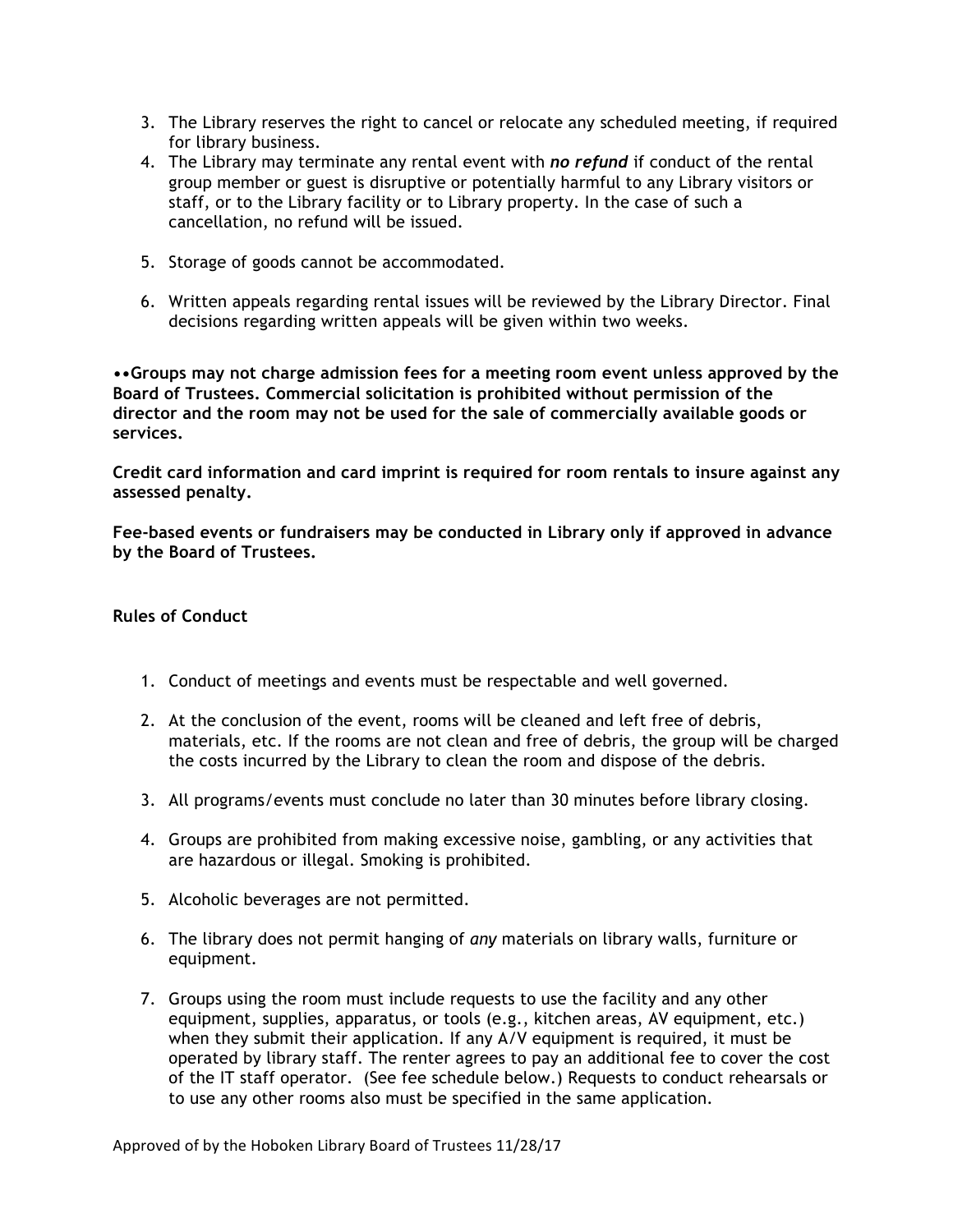# **Failure to abide by these rules may result in cancellation or refusal of future reservations.**

# **Children's/Young Adult Events**

1. Youth events (with attendees under 18 years old) must have an adult sponsor complete and sign the application.

2. During youth events, at least one (1) adult supervisor for every 10 children must be present in the room at all time.

## **Failure to abide by these rules may result in cancellation or refusal of future reservations.**

## **Liability & Insurance**

1. The Hoboken Public Library, the City of Hoboken, their agents and employees shall not be held responsible for any personal injury or personal property loss or damage, which may result during or due to Library use by a non-Library group.

2. Each group organized under the laws of the State of New Jersey (or any other State) must obtain liability insurance of at least \$1 Million covering the event and and must name both the Hoboken Public Library and the City of Hoboken as additional insured using the exact specifications as stated in the indemnification agreement. Certificates of insurance must be submitted to the Library Director or his/her designee, no later than 3 days prior to the event.

3. The Library reserves the right to review details of each proposed event, including but not limited to such aspects as Event safety, security and management, and may amend or deny any proposed use.

#### **Publicity for Private Events and Rentals at the Library**

- 1. Publicity for private events may not imply Library sponsorship.
- 2. Any publicity (print, online, other) which lists the Hoboken Public Library name and/or address, must also include the following easily visible disclaimer "This event is not sponsored by the Hoboken Public Library and the Library is not responsible for the information presented in this program. The Hoboken Public Library does not advocate or endorse the viewpoints of meetings or meeting room users."
- 3. Publicity must include the organization's own contact information, and may not use Library name, address, or telephone as the organization's official address or point of contact.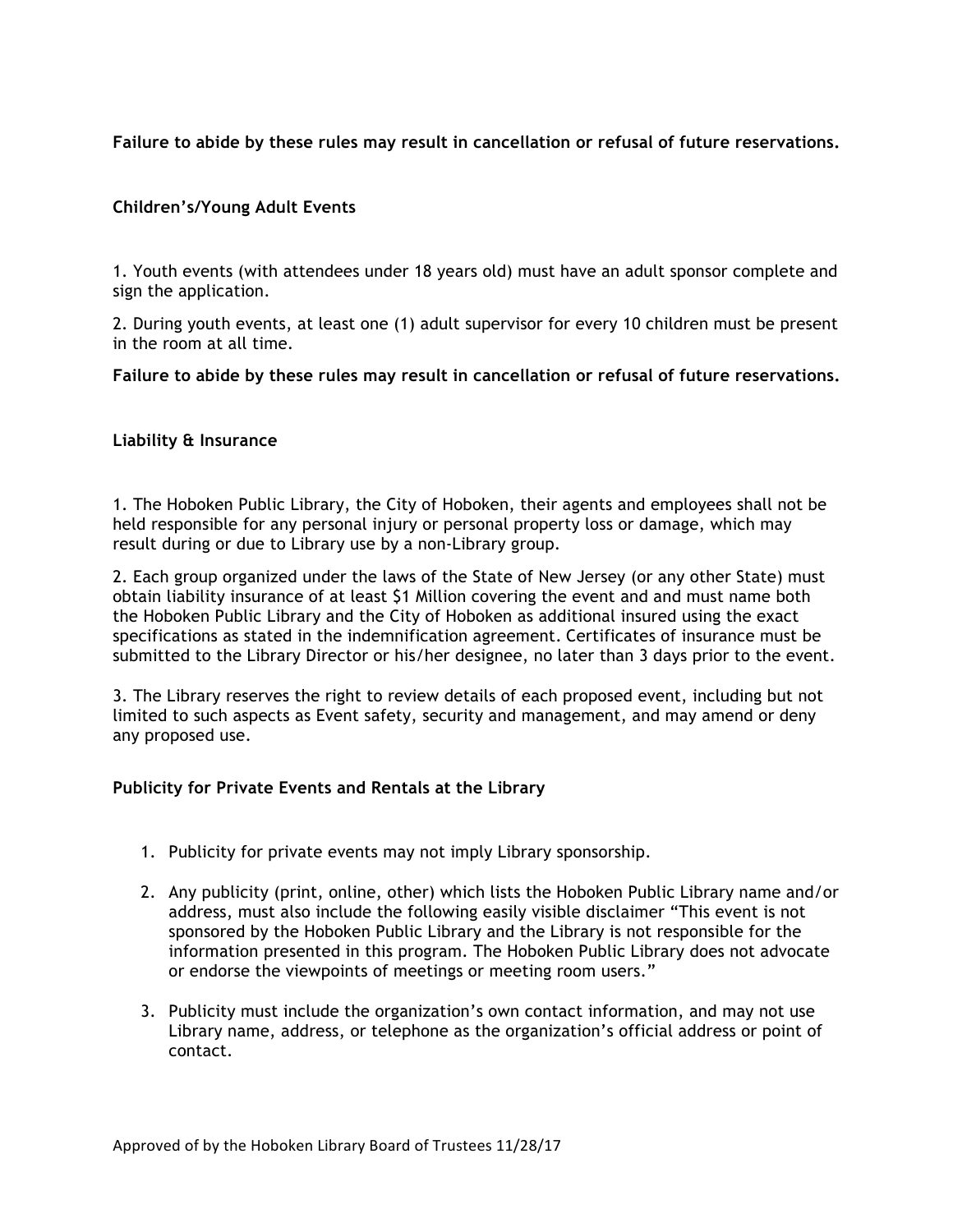## **Cancellations**

It is the responsibility of the signer of the agreement form to inform the Library if a meeting is cancelled.

The Library reserves the right to cancel or relocate any scheduled meeting if circumstances warrant.

The meeting rooms will not be available for use in the event that the building is closed due to emergency conditions or inclement weather. In this circumstance, should an event be cancelled, the library will make every effort to reschedule the event to the next available date/time.

The Library reserves the right to deny meeting rooms to organizations that fail to notify the Library of cancellations or cancel 2 events per year.

#### **Disclaimers**

Permission to use a meeting room does not imply Library endorsement of the goals, policies or activities of any group or organization.

The Library is not responsible for loss or damage of equipment, supplies, materials, or any personal property owned by those sponsoring or attending meetings at the Library. In addition, the Hoboken Public Library Board, the City of Hoboken, its officers, agents, and employees are not to be held liable for any and all claims of injuries, including death, damages, or loss, which may arise in connection with a meeting held on Library property.

**Rooms Available for Rental Include \***Please note that room layout may affect seating capacity

*Large Program Room (lower level)* Room capacity - 135 people

*Small Conference Room (lower level)* Room capacity - 8-10 people

*Small Programming Room [The Arturo Martinez Room] with attached Garden Space [The Anna Roberts Garden] (weather permitting) Room capacity – 20 people Garden capacity - 29 people*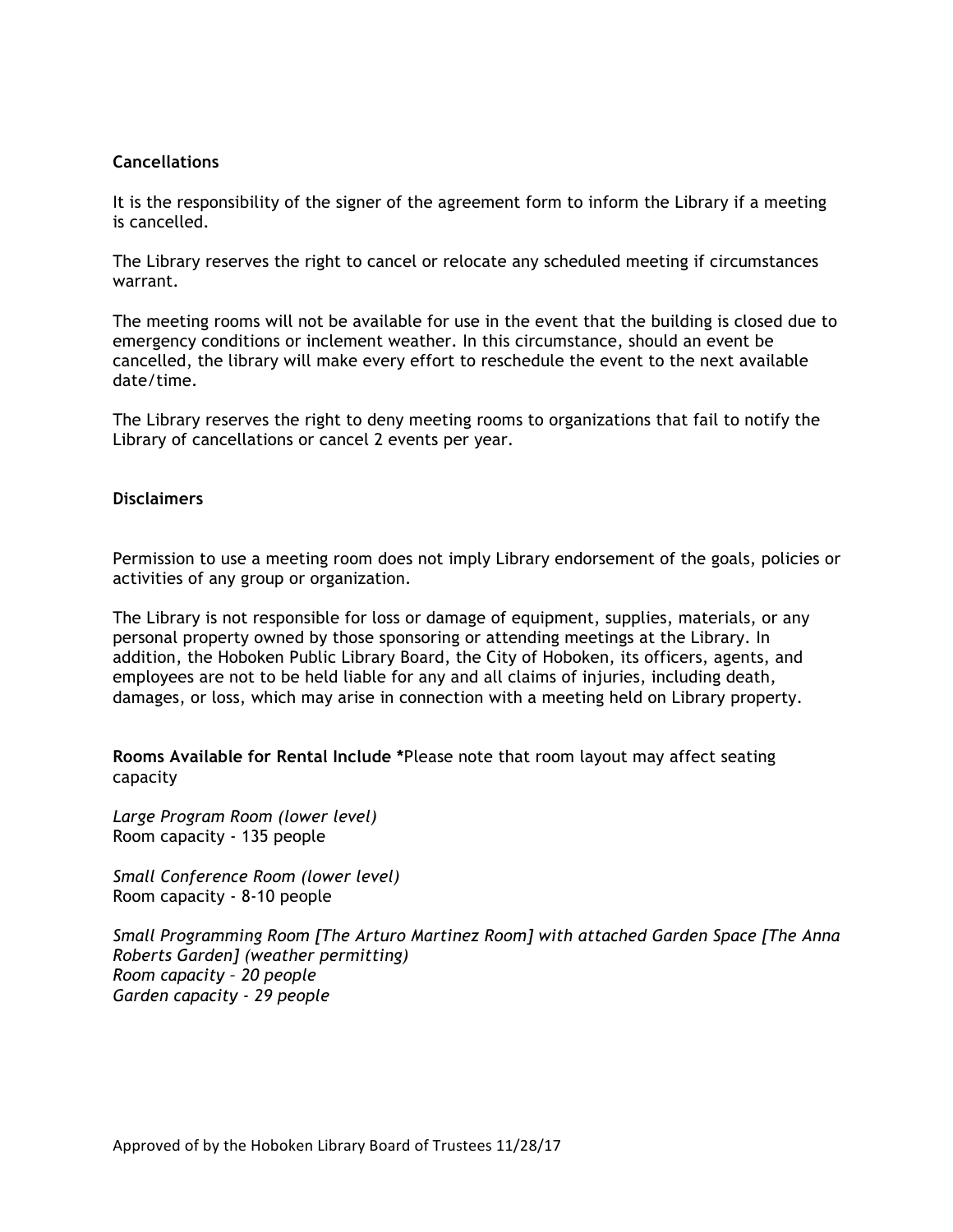# **Fee Schedule**

# *per hour*

|                                                                                                                  | Committees,<br><b>Boards &amp;</b><br>Divisions of the<br>Hoboken Public<br>Library Hoboken<br><b>BOE</b> and<br><b>Hoboken City</b><br>Government | Hoboken<br>based Non-<br>profit/<br>Community<br><b>Groups</b> | <b>Hudson</b><br>County<br>based Non-<br>profit<br>groups | Hoboken-<br>based<br>Business/<br><b>Organizations</b> |
|------------------------------------------------------------------------------------------------------------------|----------------------------------------------------------------------------------------------------------------------------------------------------|----------------------------------------------------------------|-----------------------------------------------------------|--------------------------------------------------------|
| <b>Large Programming</b><br>Room                                                                                 | no charge                                                                                                                                          | \$40.00                                                        | \$60.00                                                   | \$120.00                                               |
| <b>Small Programming</b><br>Room [The Arturo<br>Martinez Room]<br>w/Garden Space<br>[The Anna Roberts<br>Garden] | no charge                                                                                                                                          | \$20.00                                                        | \$30.00                                                   | \$60.00                                                |
| <b>Small Conference</b><br>Room                                                                                  | no charge                                                                                                                                          | \$10.00                                                        | \$15.00                                                   | \$30.00                                                |

| Facility/Maintenance |  | \$35.00/hr |
|----------------------|--|------------|
| IT Staff             |  | S40.00/hr  |

# **Payment**

Payment must be made in full prior to the rental. Checks will be accepted up to 2 weeks prior to the event date. After that, payment must be made in cash, money order or certified check. Payments made by check that are not honored by the bank will incur a returned check fee of \$40 or five percent (5%) of the check amount whichever is greater. Rental for multimedia and special equipment must be arranged at time of rental reservation.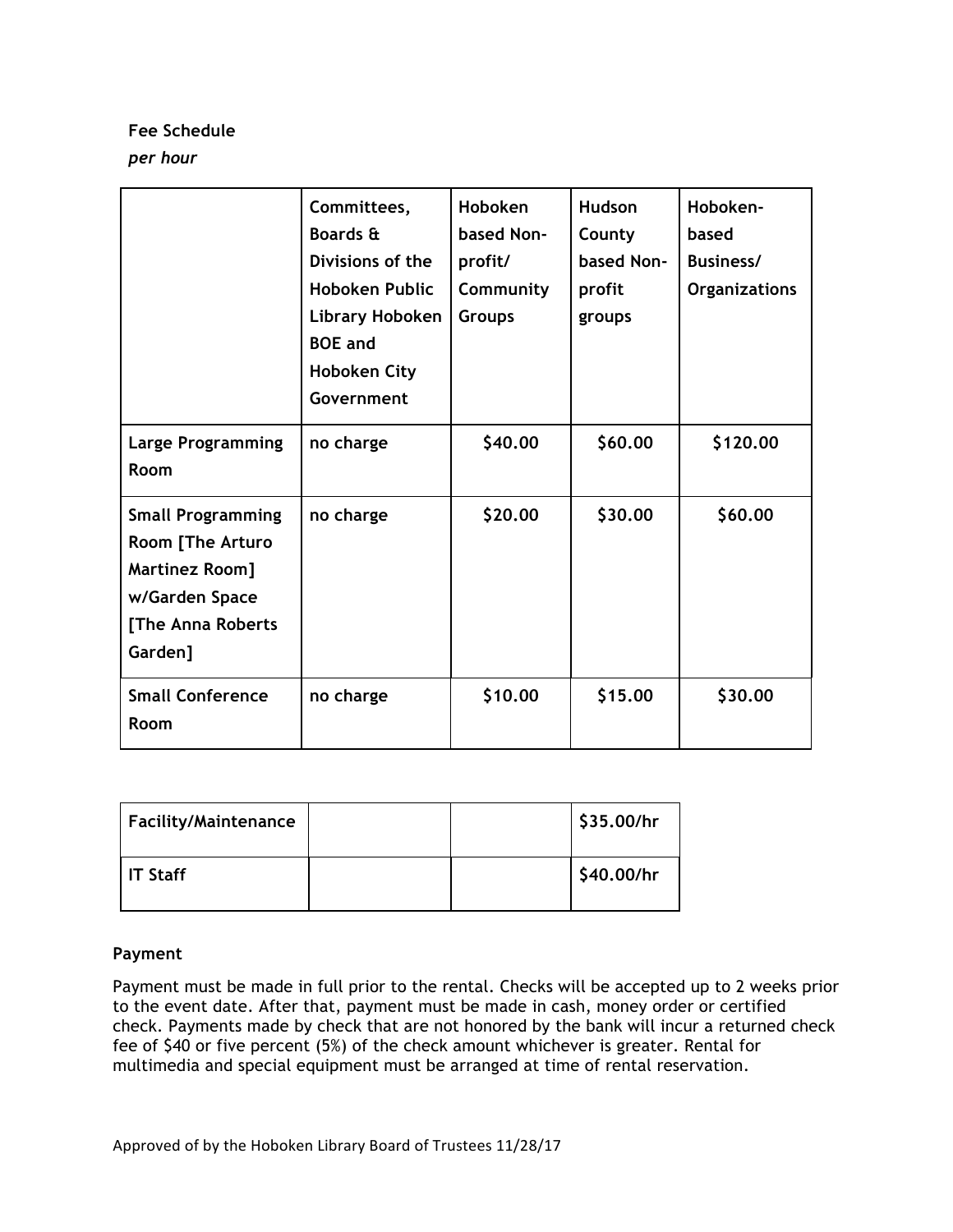# **Hoboken Public Library**

# **Application for Rental of Library Space**

| Please Indicate Room required (Circle one)                                                                                                      |
|-------------------------------------------------------------------------------------------------------------------------------------------------|
| Large Programming Room   Small Conference Room   Small Conference Room [The Arturo<br>Martinez Room] w/ Garden Space [ The Anna Roberts Garden] |
|                                                                                                                                                 |
| Event Actual Start Time ________________am/pm                                                                                                   |
| Actual End Time ____________________am/pm                                                                                                       |
| Arrival Time for Set-Up ______________________                                                                                                  |
|                                                                                                                                                 |
|                                                                                                                                                 |
| Organization (must be based in Hoboken or Hudson County)                                                                                        |
|                                                                                                                                                 |
|                                                                                                                                                 |
|                                                                                                                                                 |
|                                                                                                                                                 |
|                                                                                                                                                 |
|                                                                                                                                                 |
|                                                                                                                                                 |
|                                                                                                                                                 |
|                                                                                                                                                 |
| Food/Drinks? (Circle one) Yes/No                                                                                                                |
| Please describe ________                                                                                                                        |
|                                                                                                                                                 |
| For Children's Events (Under 18): Age Range __________# of Supervising Adults                                                                   |
| Groups wishing to use the rooms need a certificate of liability insurance.                                                                      |
| Special Equipment rental/Tech Operation (See fee schedule above)                                                                                |
| Furniture Setup: Chairs Yes/No Qty_______________ Tables Yes/No Qty _____________                                                               |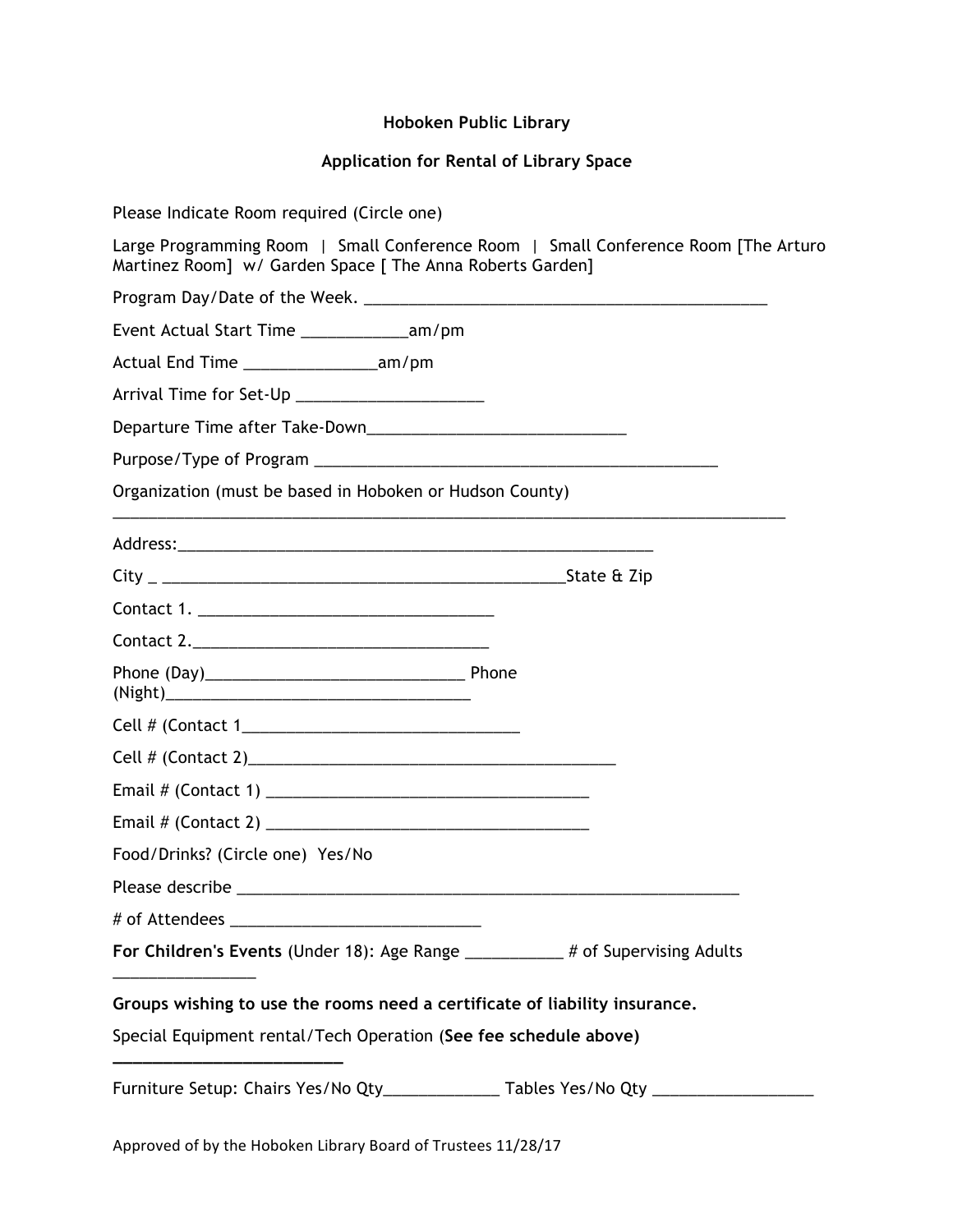Description of setup needed for space: \_\_\_\_\_\_\_\_\_\_\_\_\_\_\_\_\_\_\_\_\_\_\_\_\_\_\_\_\_\_\_\_\_\_\_\_\_\_\_\_\_ Insert diagram

If requested use is granted, we hereby agree to comply strictly with the Library's rules and regulations for the use of meeting rooms.

Signature of Applicant\_\_\_\_\_\_\_\_\_\_\_\_\_\_\_\_\_\_\_\_\_\_\_\_\_\_\_\_\_\_\_\_\_\_\_\_\_\_\_\_\_\_\_\_\_\_\_\_\_\_

| Today's Date: |  |
|---------------|--|
|---------------|--|

## **INDEMNIFICATION AGREEMENT FOR USE OF COMMUNITY ROOMS**

|               | I, the undersigned, being the Representative of_________________________________               |  |  |
|---------------|------------------------------------------------------------------------------------------------|--|--|
|               | request the use of the___________________________________ of the Hoboken Public Library        |  |  |
| rooms,        | on_________________________________. Having read the rules set down for the use of the Library |  |  |
|               | and agreeing to abide by them, I have signed the required application forms.                   |  |  |
|               |                                                                                                |  |  |
| against       | the Hoboken Public Library, its Trustees, agents, servants, and employees harmless from and    |  |  |
| of every      | any and all suits, claims, and demands for personal injury and property damage or otherwise    |  |  |
|               | kind and character arising out of attendance and/or use of any person in                       |  |  |
| Library       |                                                                                                |  |  |
| sustained by  | for any loss or damage or costs which it may sustain if any litigations arise for any injuries |  |  |
|               |                                                                                                |  |  |
| organization, | IN WITNESS THEREOF, the undersigned, individually and as Representative of said                |  |  |
|               |                                                                                                |  |  |
|               | Individual and as Representative Witness (Name and Phone #)                                    |  |  |

of the Above Named Organization

Approved of by the Hoboken Library Board of Trustees 11/28/17